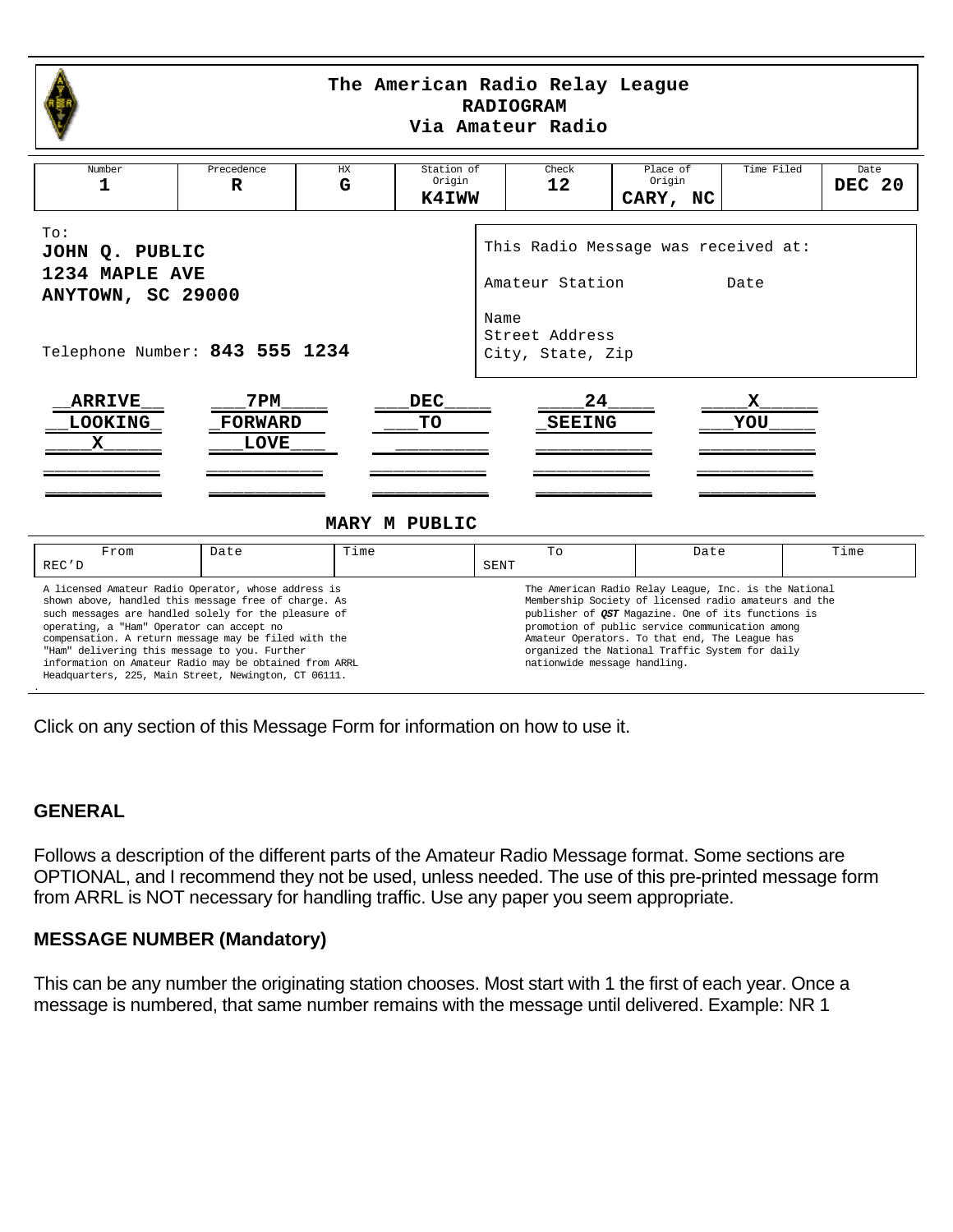# <span id="page-1-0"></span>**PRECEDENCE (Mandatory)**

The Precedence of the Message determines what order the messages will be handled. Most of the time all messages are handled on every net session. The following four precedences are used in ascending order of priority:

### **ROUTINE** (R on CW)

99.99% of all messages have this precedence. These messages will be handled last.

### **WELFARE** (W on CW)

This message is either an inquiry to the health and welfare of an individual in a disaster area or a report of the health and welfare of an individual. These messages will be handled before ROUTINE traffic.

### **PRIORITY** (P on CW)

These are messages have specific time limits. They are also for Official messages, not covered in the EMERGENCY category. This traffic will be handled before WELFARE or ROUTINE.

### **EMERGENCY** (EMERGENCY on CW)

Any message having life and death urgency to any person or group of persons, which is transmitted by Amateur Radio in the absence of regular communication facilities. When in doubt, do NOT use this precedence. This traffic will be handle first and immediately.

Example: NR 1 R (for Routine)

[Return to Top](#page-0-0)

# **HANDLING INSTRUCTIONS (Optional)**

Handling Instructions are sometimes used to tell the various stations along the way, what the desires of the originating station are. If not needed, it is best not to use. On phone: the sending station would say, 'HANDLING INSTRUCTIONS n", n explained below. On CW: Send HXn.

**HXA** (Followed by a number)

Collect landline delivery authorized by the by addressee within ... miles. (If no number, authorization is unlimited).

**HXB** (Followed by a number)

Cancel message if not delivered within ... hours of filing time; service originating station.

### **HXC**

Report the time and date of delivery to originating station.

### **HXD**

Report to the originating station the identity of the station from which you received, plus time and date. Report the identity of the station to which it was relayed, plus time and date, or if delivered report time and date of delivery.

### **HXE**

Delivering station get a reply from the addressee, and originate a message back.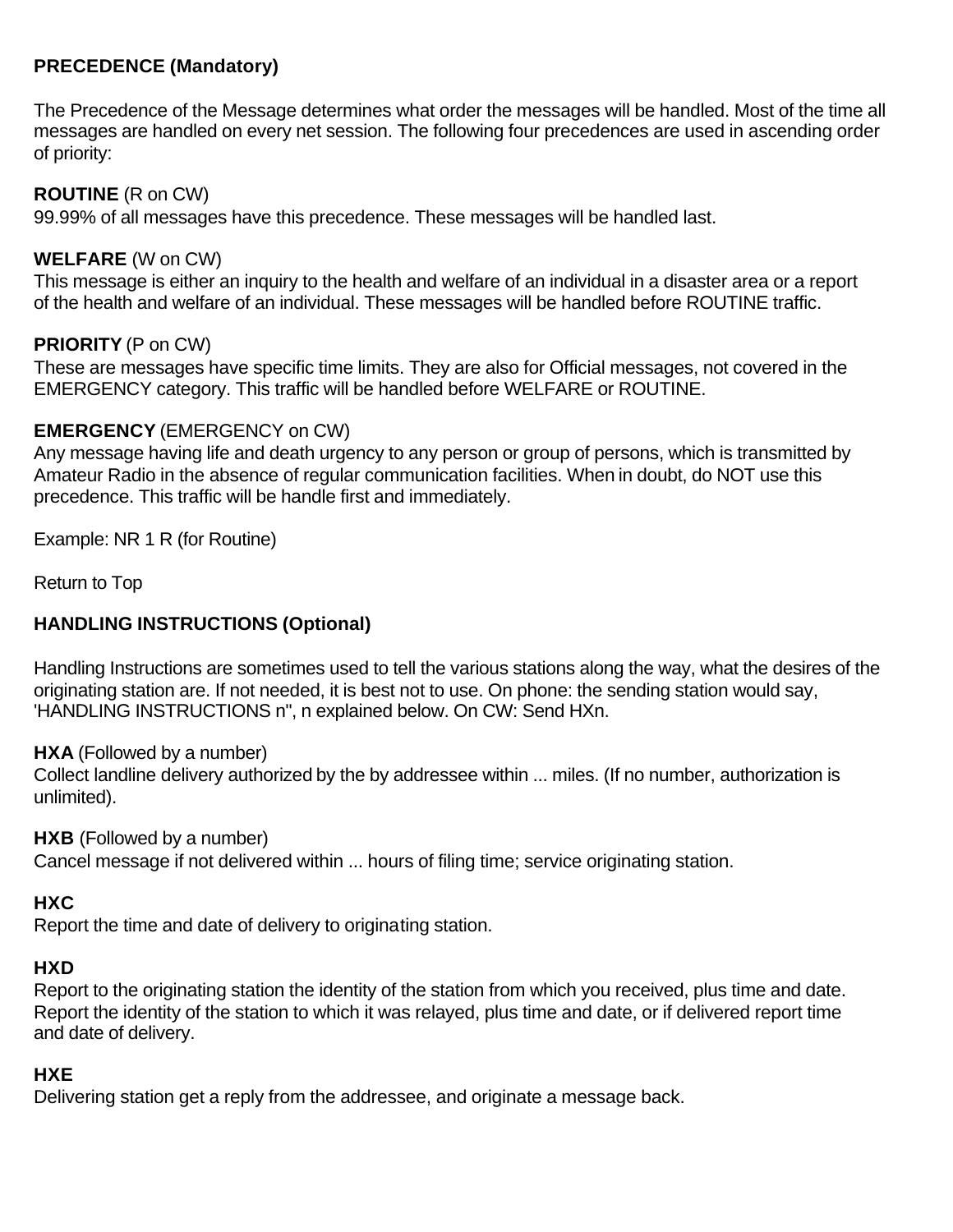<span id="page-2-0"></span>**HXF** (Followed by number) Hold delivery until ... (date).

### **HXG**

Delivery by mail or landline toll call not required. If toll or other expense involved, cancel message and service originating station.

Example: NR I R HxG

[Return to Top](#page-0-0)

# **STATION OF ORIGIN (Mandatory)**

This is the call sign of the Amateur Radio Station generating (originating) this message. This call sign, along with the message number, serve as the "serial number" of this message. Any future reference to this message would be: "Number nn of CALL nn4nnn" .

Example: NR l R K4IWW

[Return to Top](#page-0-0)

# **CHECK (Mandatory)**

This is a count of the number of words used in the TEXT (only) of the message. Words in the address or signature are NOT counted. Groups of figures, letters, combinations of figures and letters, and "X" are counted as words. This is the method that Amateurs use to make sure that the TEXT was received without error. Both the sender and receiver should end up with the same word count (CHECK).

Example; NR 1 R K4IWW 12

[Return to Top](#page-0-0)

### **PLACE OF ORIGIN (Mandatory)**

This field is the City and State of either the Station of Origin or the person in the Signature. In most cases, this will be the same place.

Example: NR 1 R K4IWW 12 CARY NC

[Return to Top](#page-0-0)

# **TIME FILED (Optional)**

The time the message was originated. You may either use UTC or Local time. Examples: 1675Z or 1715 EST. Most messages do NOT use this field. It is only useful if the message has a short time value.

Example: NR 1 R K4IWW 12 CARY NC 1615Z

[Return to Top](#page-0-0)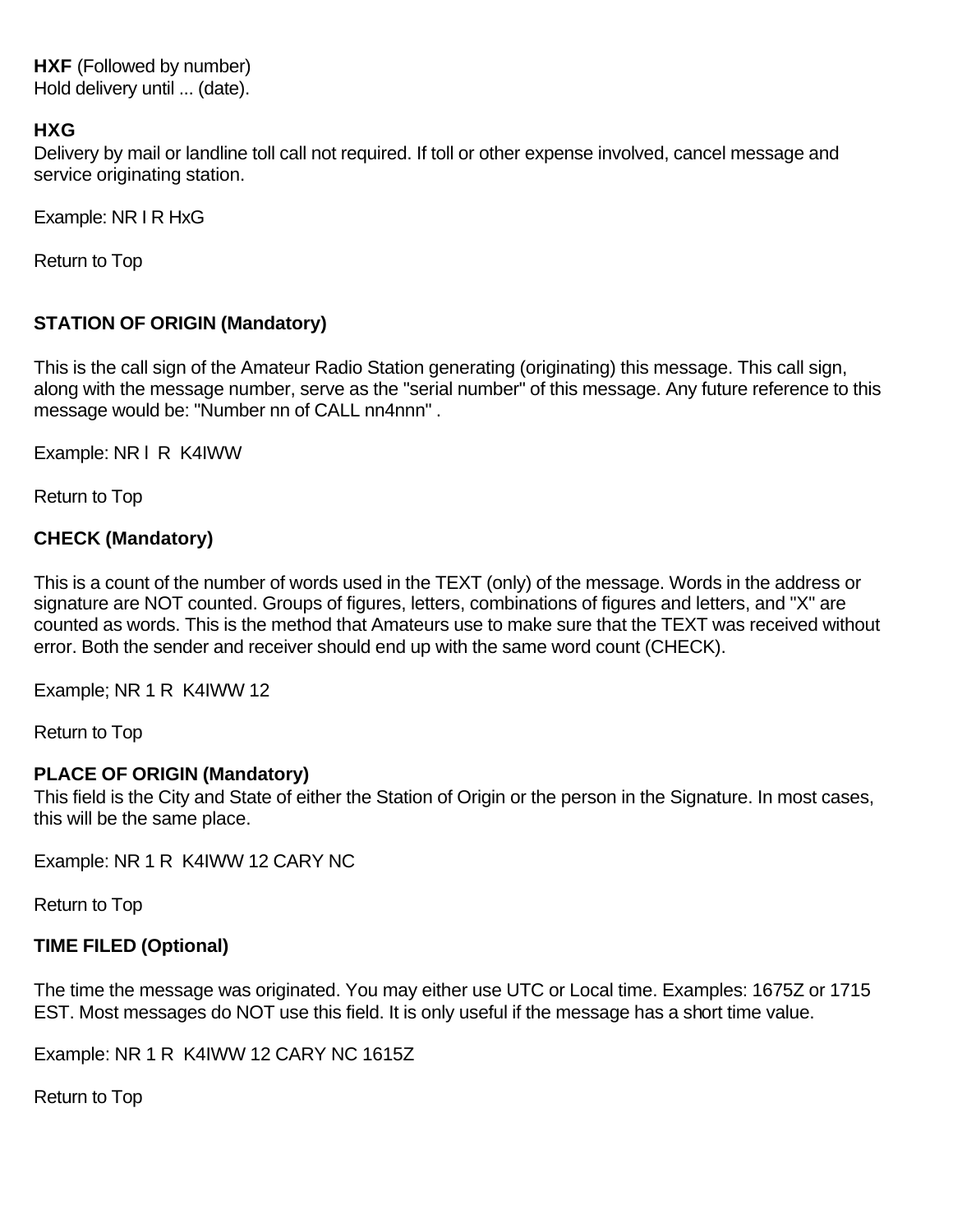# <span id="page-3-0"></span>**DATE (Mandatory)**

This is the date the message was originated. In Amateur Radio, we use month and day. The year is NOT used. If the message is over a year old, it should be sent to the circular file.

Example: NR 1 R K4IWW 12 CARY NC I615Z DEC 20

[Return to Top](#page-0-0)

### **ADDRESSEE (Mandatory)**

The name(s) and address of the person to whom this message is going. It looks like the address on an envelope used in snail mail. Include a phone number, if you have it. The more information here, the easier the delivery will be.

Example: JOHN Q PUBLIC 1234 MAPLE AVE ANYTOWN SC 29OOO

843 555 1234

[Return to Top](#page-0-0)

### **DELIVERING STATION INFO (Optional)**

This section is rarely used. If the message is to be mailed or hand delivered, it is nice to put your (the delivering station) info here so the addressee can reach you if there is any question, or they want to send a return message. Most messages are delivered by phone.

[Return to Top](#page-0-0)

# **TEXT (Mandatory)**

Finally! This is the message you are sending for the signature person to the addressee. It should be short (usually less than 25 words) and in telegram style. No punctuation is used. The letter "X" is used (similar to STOP in telegrams) to end one idea and start another. Many messages do not even have an "X" in them. Example TEXT:

ARRIVE 7PM DEC 24 X LOOKING FORWARD TO SEEING YOU X LOVE

The above TEXT has a count of 12. So the CHECK is 12. As Amateur Radio is non-commercial, the TEXT should have no commercial value. Each Radio Amateur is the judge of what is commercial and what is not.

[Return to Top](#page-0-0)